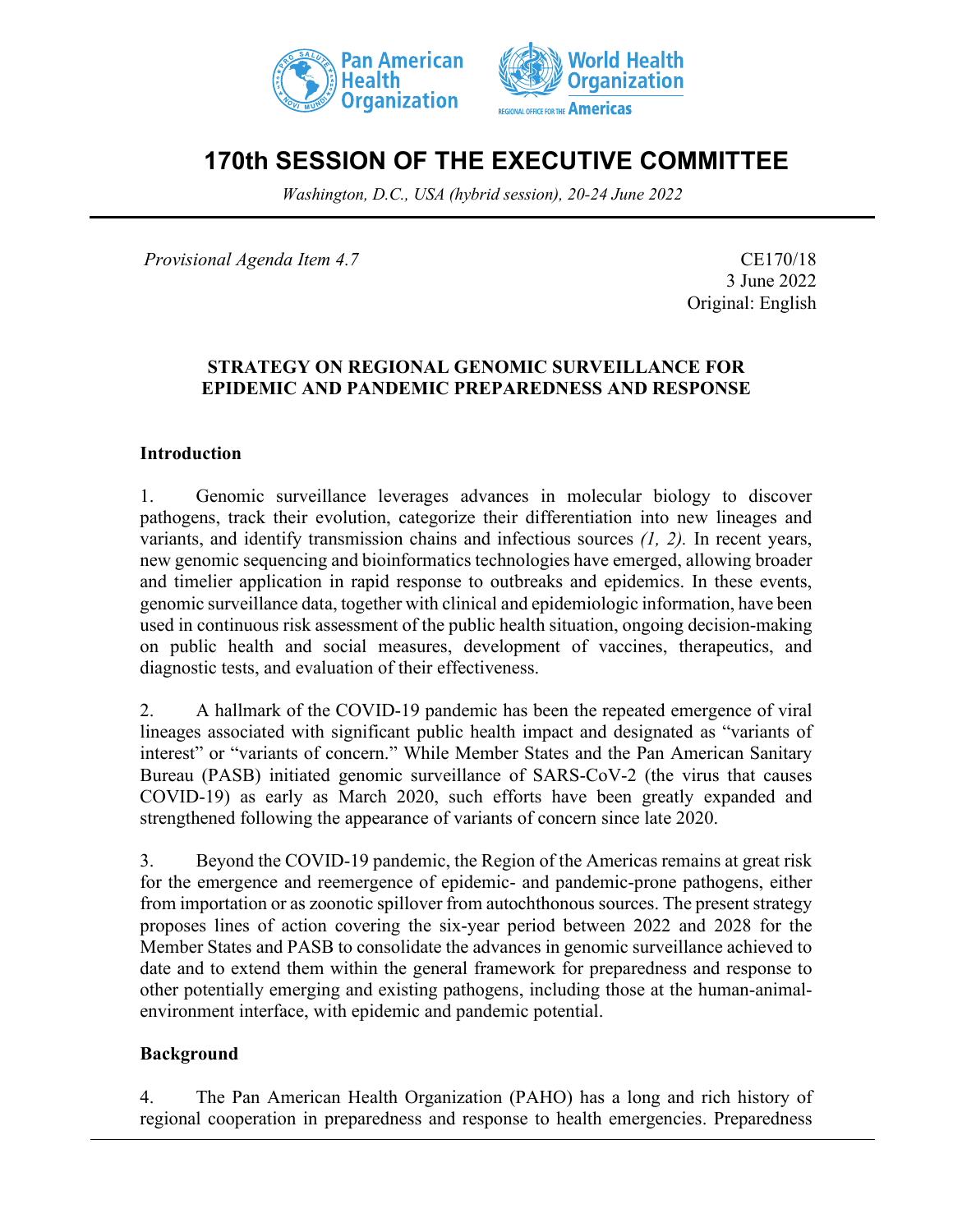and response to pathogens with epidemic and pandemic potential needs coordination. Among the national-level core capacity requirements for surveillance and response in public health responses set by the 2005 International Health Regulations, countries are expected to provide laboratory analysis of samples, performed either domestically or through collaborating networks *(3)*. Today, genomic sequencing is expected in laboratory analyses, as this approach accurately identifies and characterizes pathogens with epidemic and pandemic potential *(1, 2)*.

5. In May 2021, the World Health Assembly (WHA) adopted Resolution WHA74.7 to strengthen preparedness and response to health emergencies *(4)*. This resolution urges Member States "to increase their capacity to detect new threats, including through laboratory techniques, such as genomic sequencing." The World Health Organization (WHO) followed up by consulting with Member States and developing a Global Genomic Surveillance Strategy for Pathogens with Pandemic and Epidemic Potential *(1)*. Launched in March 2022, this global strategy has five objectives: to improve access to tools for better geographic representation; to strengthen the workforce to deliver at speed, scale, and quality; enhance data sharing and utility for streamlined local to global public health decision-making and action; to maximize connectivity for timely value-add in the broader surveillance architecture; and to maintain readiness for emergencies. Additionally, strategic actions are proposed for each objective.

6. In recent years, the WHA has repeatedly addressed unintended public health implications of implementation of the Nagoya Protocol on the prompt sharing of human and zoonotic pathogens and their genetic sequence data *(5, 6).* Of note, Article 8.b of the Nagoya Protocol asks countries to ensure that national access and benefit-sharing rules and procedures do not interfere with present or imminent public health emergencies *(7).* In May 2021, the WHA reaffirmed the need to promote early, safe, transparent, and rapid sharing of samples of pathogens with pandemic and epidemic potential, as well as their genetic sequence data *(4)*.

7. In September 2021, the PAHO Directing Council adopted Resolution CD59.R4, One Health: A Comprehensive Approach for Addressing Health Threats at the Human-Animal-Environment Interface *(8)*. This resolution urges Member States to "foster multisectoral technical activities, including strategic planning, emergency preparedness and response, rapid and transparent information, data and sample sharing, in accordance with relevant international agreements, integrated surveillance, laboratory strengthening, and other best practices, with demonstration projects to drive scientific evidence-based collaborative actions".

8. Public health agencies' progressive adoption of pathogen genomics to achieve greater effectiveness in the response to infectious disease threats has been reviewed *(2).* The continued development in sequencing technologies as well as the experience gained during the COVID-19 pandemic is likely to accentuate this trend. Several recent experiences have been published in peer-reviewed literature. For instance, Lemieux et al. used genomic epidemiology to investigate the introduction and spread of SARS-CoV-2 in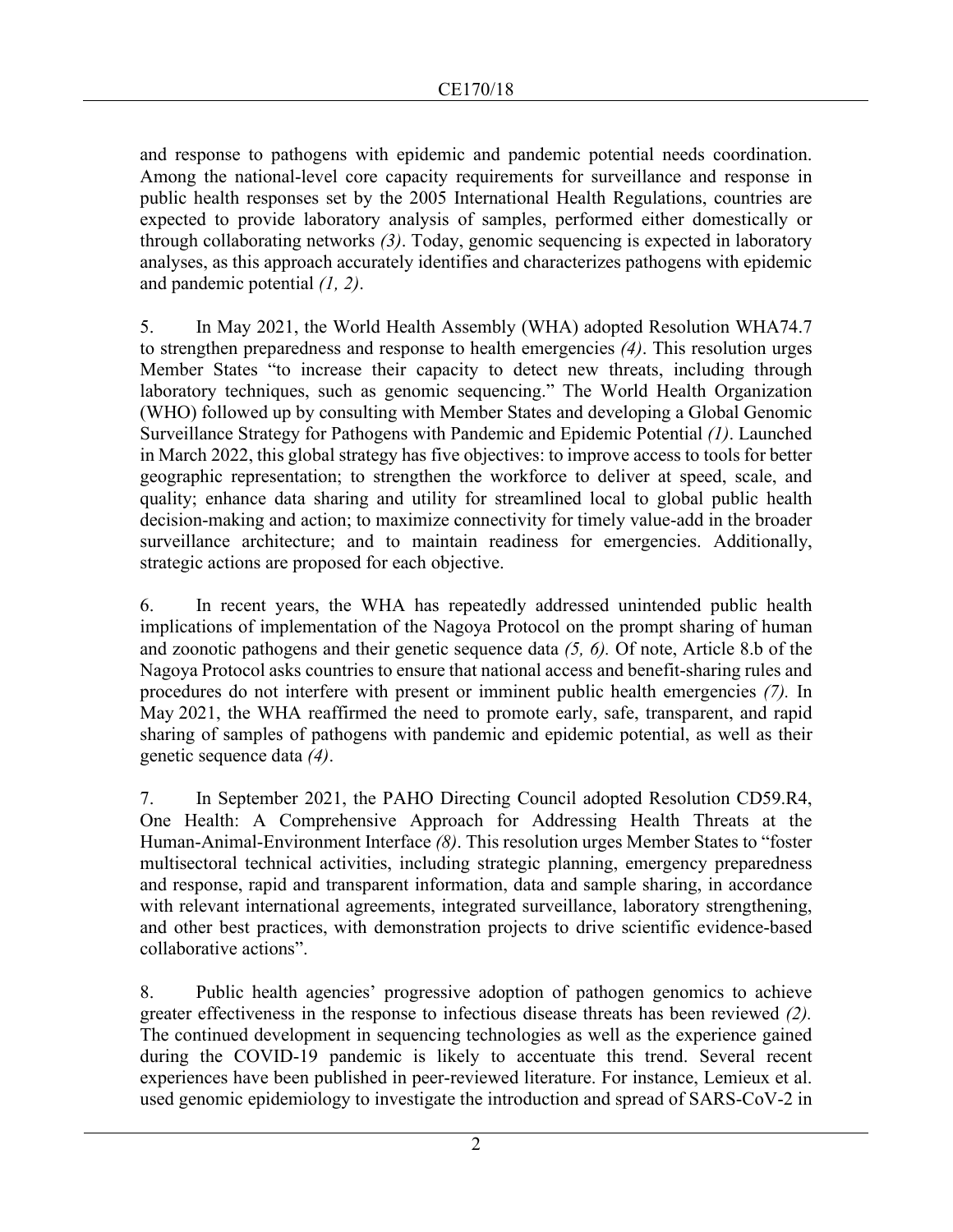Boston, United States of America, during the first wave of the pandemic in March-May 2020 *(9).* Notably, these researchers uncovered an amplification of transmission in an urban setting, as well as the impact of superspreading events on local, national, and international spread.

### **Situation Analysis**

9. The Region of the Americas is at great risk for the emergence and reemergence of pathogens with epidemic and pandemic potential. In 2009, the last influenza pandemic caused by a novel influenza A/H1N1 virus began in North America *(10)*. During 2015-2016, virus importations from Africa and Pacific islands caused mosquito-borne chikungunya and Zika epidemics that affected Latin America and the Caribbean at an unprecedented scale *(11, 12).* During 2016-2019, epizootic spread of the yellow fever virus reached the southeast coast of Brazil for the first time, causing human infections in densely populated areas *(13).* Climate change, unplanned urbanization, encroachment of human settlements in sylvatic areas, and increased travel are risk factors for more frequent emergence and spread of pathogens, regardless of their origin in importations from other continents or autochthonous reservoirs *(14)*. The ecologically diverse Amazon basin and Darien Gap harbor potentially emerging pathogens, with potential reservoirs or intermediate species, that could spill over to human populations *(15)*. For instance, the investigation of a hemorrhagic fever cluster in Bolivia in 2019 eventually revealed the reservoir of the etiological pathogen (Chapare virus) in an autochthonous rodent species *(16).*

10. When epidemics and pandemics occur, the Region of the Americas is often greatly affected. As of 11 May 2022, in the ongoing COVID-19 pandemic, 30% of all cases and 44% of all deaths reported globally had occurred in the Region (which accounts for 13% of the world's population) *(17).* Socioeconomic determinants likely play a significant role in this disproportionate impact, given that the Americas is the region of the world with the highest levels of inequity *(18)*.

11. It is thus imperative that the Region equip itself with advanced tools for early detection and monitoring of high-threat pathogens within a comprehensive preparedness and response framework for health emergencies. More than a year before the issue of variants of concern became prominent in mid-2021, PASB spearheaded the creation of the COVID-19 Genomic Surveillance Network of the Americas (COVIGEN) in March 2020 to monitor the SARS-CoV-2 virus *(19, 20)*. From the onset, COVIGEN has focused on detecting any change in sequence that may influence the ability of the virus to spread faster and cause more severe disease, as well as to reporting on the effectiveness of vaccines, treatments, diagnostics, and public health and social measures.

12. The COVIGEN network was based on decade-long experience with the SARInet network. SARInet is a globally renowned regional surveillance and laboratory network that has had a catalytic effect in building national capacity in the Americas for surveillance and laboratory diagnosis of influenza and other respiratory viruses *(21).* These capacities were an unquestionable strength for the Region when the COVID-19 pandemic broke out—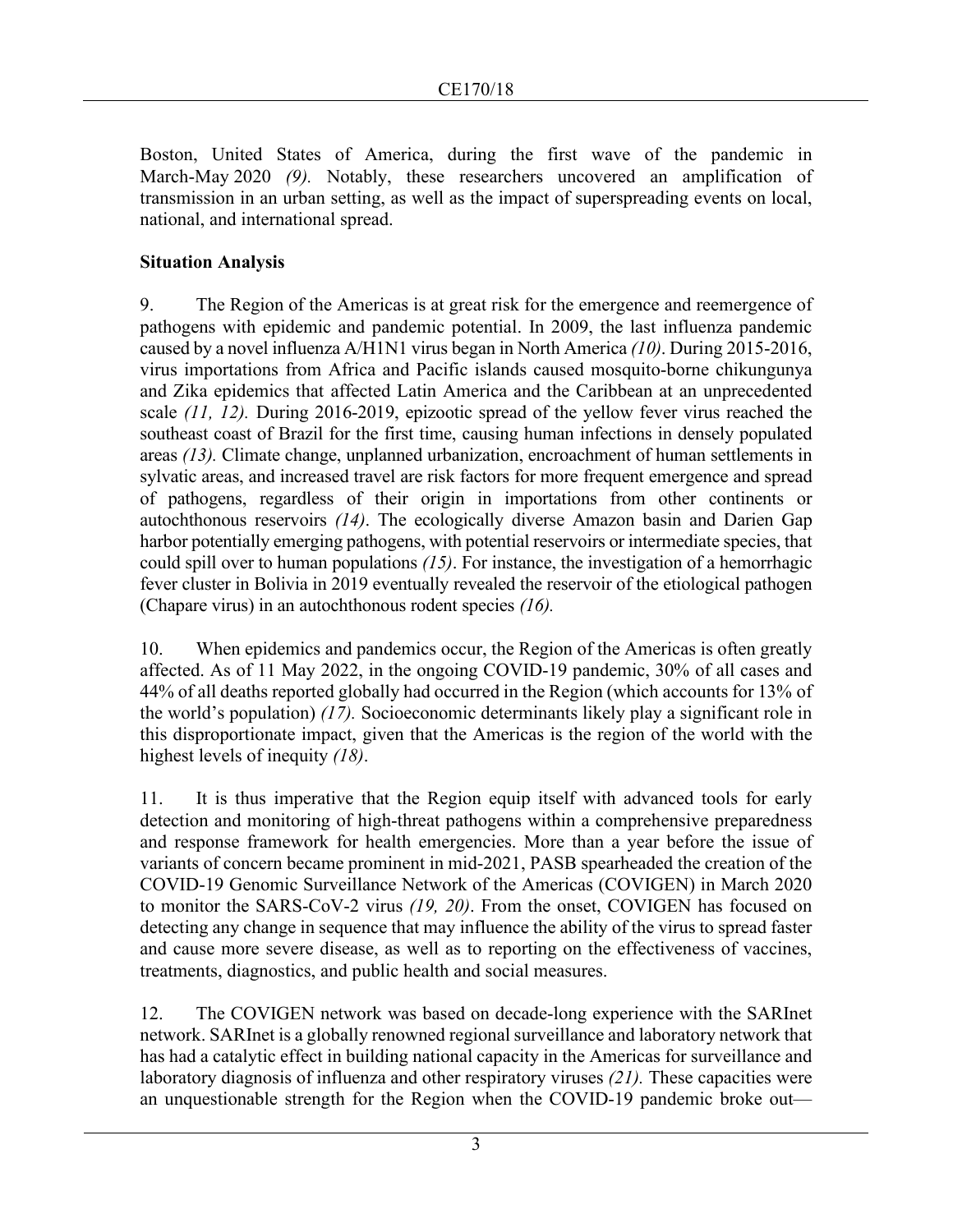proving that the response to pandemic and epidemic threats must be prepared before emergencies arise.

13. As of April 2022, the COVIGEN network included 30 countries and territories in the Americas. Its primary impact has been to strengthen and expand national SARS-CoV-2 sequencing and genomic surveillance capacities. Countries with existing sequencing capacity have been supported with key reagents, standardized protocols, training, and human resources. Countries that lack or have limited sequencing capacity have also been provided with access to eight regional reference sequencing laboratories. Through the work of the network and PAHO Member States, nearly 322,000 full genome sequences of SARS-CoV-2 from Latin America and the Caribbean were uploaded to the GISAID global platform between July 2021 and April 2022. During the same period, more than 20 shipments were completed with specimens from eight countries that lacked or had limited capacity, eventually leading to the generation of over 500 sequences from areas that would not have had this information otherwise. As of early April 2022, 55 countries and territories in the Americas have detected at least one of the five variants of concern (VOC), that is Alpha, Beta, Gamma, Delta, and Omicron. A total of 54 countries have detected Delta VOC and 53 have detected Omicron VOC.

14. In addition to COVIGEN, the Region of the Americas has long-standing laboratory networks that carry out genomic surveillance of acute health events in humans and farm animals, such as SARInet for influenza and syncytial respiratory viruses, the Arbovirus Diagnosis Laboratory Network of the Americas, PulseNet for foodborne disease outbreaks, a global network for highly pathogenic avian influenza, and a regional network for footand-mouth disease virus in cloven-hoofed animals. An inherent feature of these networks is a well-defined hierarchy of global, regional, national and, in some instances, subnational laboratories, each level having predefined responsibilities and capacities. Within these networks, higher-level reference laboratories play a leading role in the standardization of protocols, diagnosis of challenging specimens, and management of external quality assurance programs.

15. Leveraging the power of regional partnership, these networks are also a community of practice that connect and develop laboratory professionals throughout the Region. For instance, the footprint of COVIGEN goes beyond the generation and publication of SARS-CoV-2 genomic sequences: it also provides a forum for professionals from national reference laboratories, ministries of health, national institutes of health, clinics, and partner institutions to share experiences, collaborate, and define best practices. PASB, regional reference laboratories, and partners have organized trainings and regular updates within the framework of COVIGEN.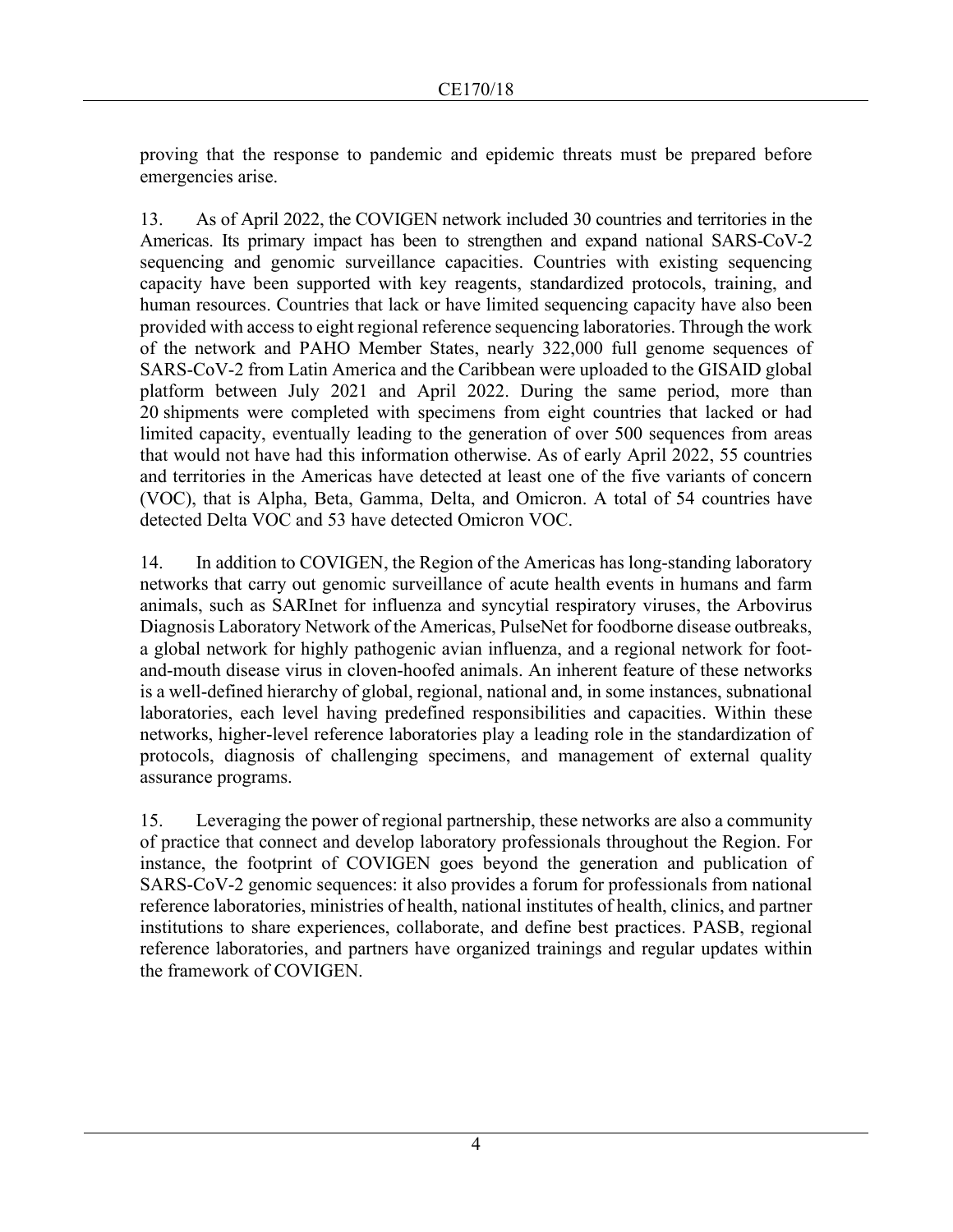## **Proposal**

16. This strategy includes the following lines of action:

- a) Expand and consolidate a regional genomic surveillance network of public health, animal health, and environmental health laboratories for early detection and monitoring of emerging and existing pathogens of potential public health concern, including at the human-animal-environment interface.
- b) Strengthen technical capacity for genomic sequencing, including in bioinformatics.
- c) Strengthen genomic data reporting, including linkages to case data, and its integration with public health systems.
- d) Build capacity and define best practices for the use of genomic data in the response to outbreaks, epidemics, and pandemics, including mechanisms for intersectoral coordination and integration among public health, animal health, and environmental health surveillance teams.

17. These strategic lines of action are closely aligned with the five objectives of the WHO Global Genomic Surveillance Strategy for Pathogens with Pandemic and Epidemic Potential *(1)*. The first Strategic Line of Action aligns with global objectives 1 and 4, the second with objectives 2 and 5, and the third with objectives 3 and 4. Finally, the fourth Strategic Line of Action extends the global strategy by building capacity and defining best practices for the use of genomic surveillance in response to outbreaks.

18. Regional efforts to expand, consolidate, and strengthen genomic surveillance for epidemic and pandemic preparedness and response should follow three key principles. First, it is imperative to maintain readiness for emergencies, which means that capacities for timely detection of emerging pathogens and scalability must be built, strengthened, and sustained in periods between outbreaks and epidemics. Second, ownership of specimens and data should be harmonized with established international agreements, including those on access and benefit-sharing. As this field evolves globally, regional efforts will have to be made to regularly check international and national compliance in order to ensure timely and safe sharing of samples and genetic sequence data of pathogens with pandemic and epidemic potential. And third, assurance and control of laboratory quality and biosafety must be a shared, priority commitment, with regionally coordinated activities.

### *Strategic Line of Action 1: Expand and consolidate a regional genomic surveillance network of public health, animal health, and environmental health laboratories for early detection and monitoring of emerging and existing pathogens of potential public health concern, including at the human-animal-environment interface*

19. PASB, Member States, and partners should expand and consolidate the COVIGEN network as a comprehensive system to address emerging pathogens beyond SARS-CoV-2. Key efforts should include the establishment of linkages to other existing networks for genomic surveillance of acute health events in order to leverage the breadth of laboratory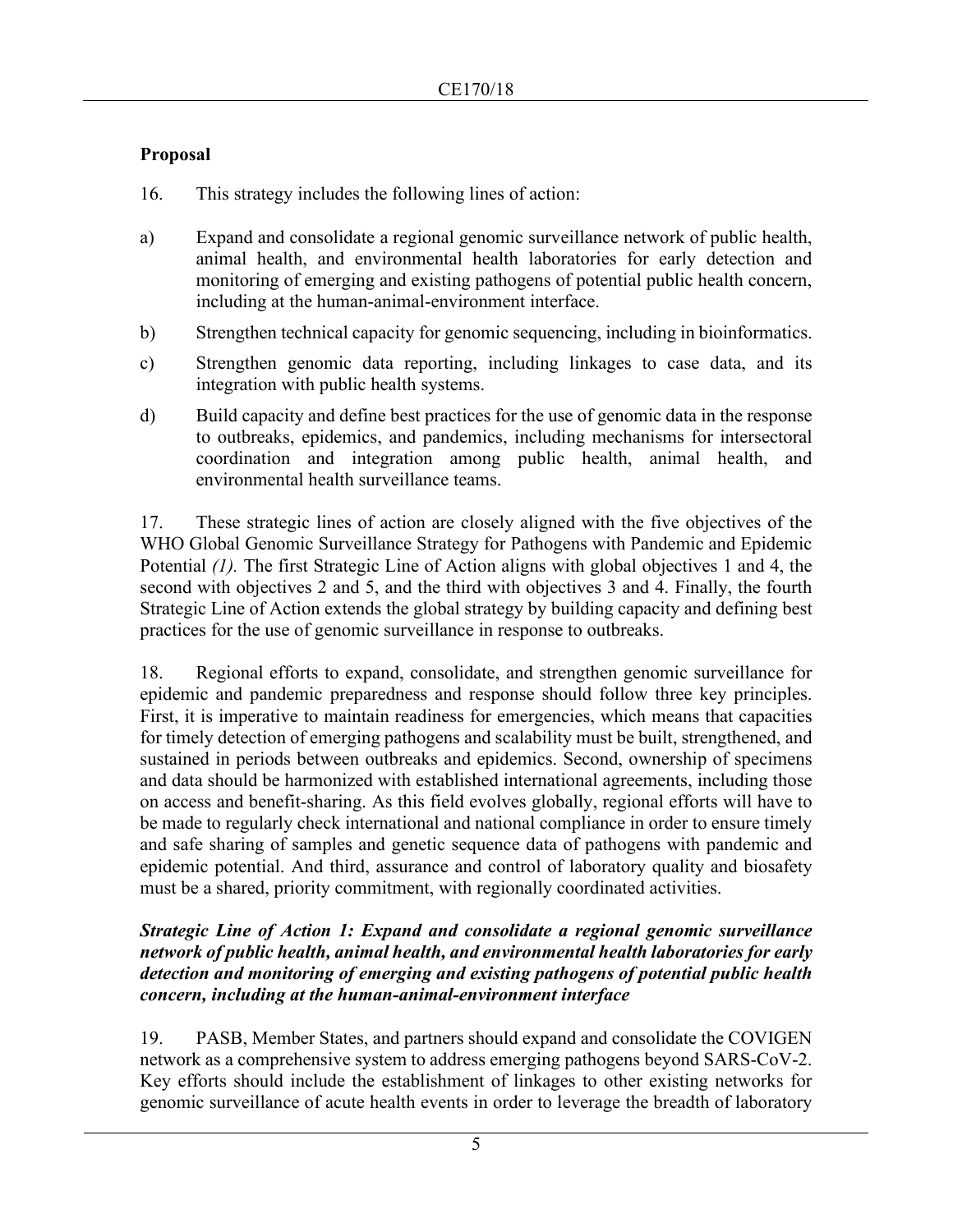and surveillance experience across existing disease-specific networks, both globally and in the Region. Linkage is also a practical necessity to assure sustainability during interepidemic periods and upward scalability when emergencies occur. Cross-pollination should also be sought to further develop governance within the regional network. To the extent acceptable to participating Member States, this strategy should link to other global initiatives that are being developed, such as the WHO BioHub System and the WHO Hub for Pandemic and Epidemic Intelligence.

20. Expansion should include laboratories outside the area of human public health. When coordinating inter-sectoral laboratories, care should be taken to develop coordination and monitoring mechanisms to minimize the time between specimen collection, sample transport, sequencing, and data sharing. The intersectoral approach should also lead to strengthening the capacity of public, animal, and environmental health services to diagnose emerging and existing pathogens of potential public health concern.

21. In all sectors, the awareness and capacities of field personnel (such as health care workers and farmers) and the availability of specimen collection and transport supplies in the field are important prerequisites that need strengthening in most countries. The flow of quality specimens and accompanying information must be assured through communication between field surveillance personnel and their laboratory counterparts.

22. In large countries, national networks that include subnational or local laboratories may be necessary to guarantee both geographic coverage and timely specimen testing. Countries may define a governance structure that links national-level and subnational laboratories, designate a laboratory to lead and coordinate the national network, and establish a hierarchical structure within the network. Quality assurance and control activities should be implemented in national networks.

23. Depending on national conditions, the inclusion of private laboratories, whether in academia or the private sector, may be needed to expand capacity during emergencies. In any case, the participation of private laboratories should be framed within national networks and subject to the same quality and biosafety conditions as any participating laboratory.

24. In addition to establishing and strengthening bench capacities, regional and national networks should serve as knowledge hubs to facilitate the sharing of information and data. As communities of practice, they should play a central role in the training and continuing education of professionals of the Region. Ultimately, through their tangible and highly structured activities, the networks should promote the strengthening of regional and international cooperation in health emergency preparedness and response.

25. An agenda for applied or operational research should be developed and promoted. This research agenda should focus on threats at the human-animal-environment interface as well as the identification of hotspots, i.e., areas posing the greatest risk of zoonotic spillover events of emerging pathogens.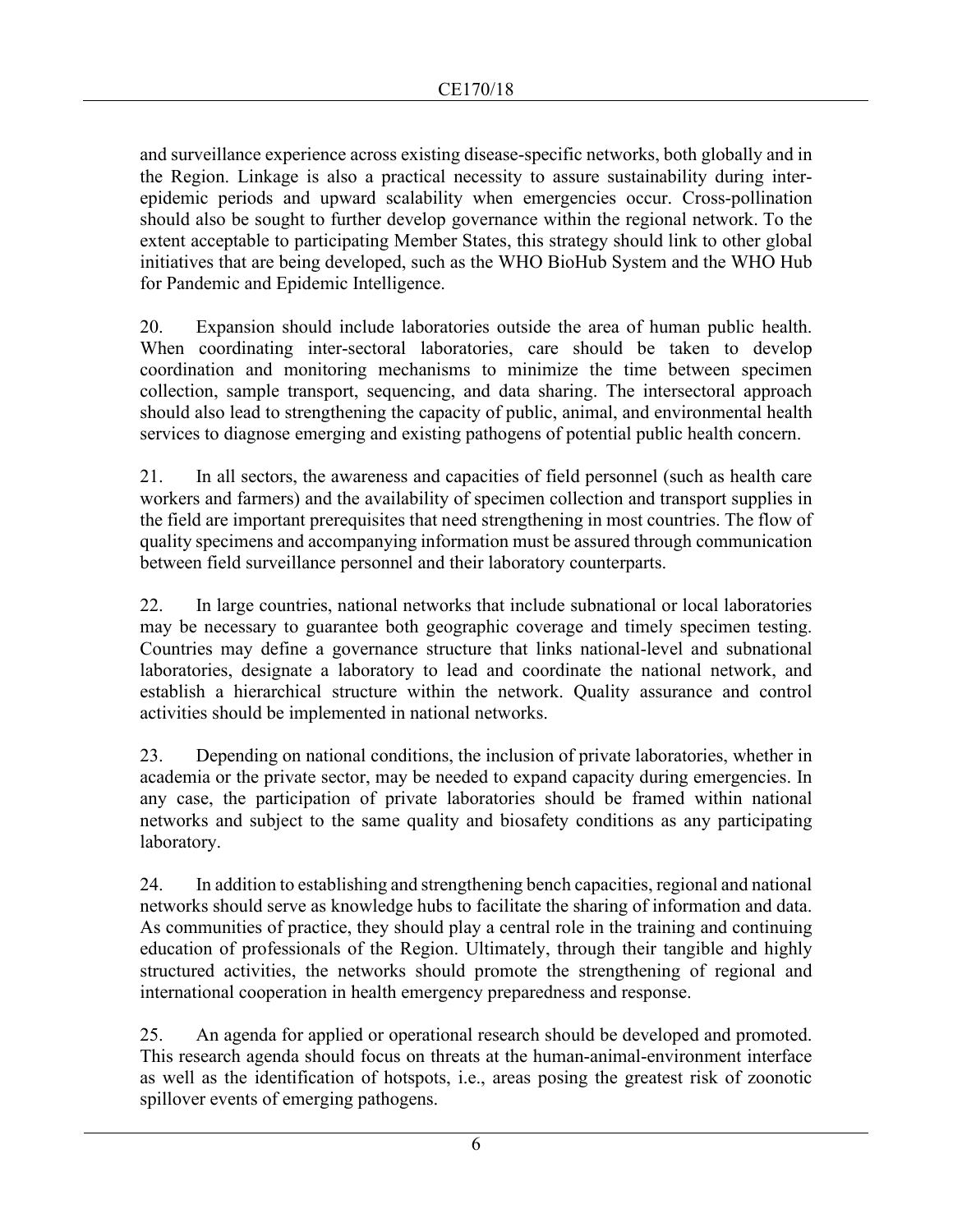### *Strategic Line of Action 2: Strengthen technical capacity for genomic sequencing, including in bioinformatics*

26. Laboratory capacities and capabilities specific to next-generation sequencing and bioinformatics are the technical cornerstone of genomic surveillance. Efforts by Member States and PASB since March 2020 in response to the COVID-19 pandemic should be enhanced further so that such capacities and capabilities become standard and sustainable in public health laboratories. This will require continued strengthening of the workforce in order to deliver at the speed, scale, and quality needed for large-scale, real-time genomic epidemiology. High-throughput bioinformatic pipelines should be established in national public health laboratories.

27. The range of pathogens that can be potentially detected and characterized with genomic techniques should constantly be reviewed and expanded. With an initial focus on RNA viruses, it is necessary to continuously pursue the development and application of improved laboratory techniques for the identification of new pathogens, including in routine diagnostic activities. Genomic epidemiology tools should increasingly be applied in the investigation of emerging diseases and outbreaks of unknown etiology.

28. Continued funding will be needed for infrastructure, facilities, equipment, supplies, and trained personnel. As in previous emergencies and for countries and territories with fewer resources, key support for financing and procurement may be provided through international cooperation and national risk management and emergency response systems, leading to the scalability required to respond to epidemics and pandemics. In particular, timely availability of laboratory reagents and surge personnel should be guaranteed, including the preparation of the necessary administrative processes and financial resources. Regionally coordinated fundraising initiatives could support national investments. Joint projects for maintaining capacities and capabilities should be implemented and surge exercises should be used to test systems. Laboratory capabilities must be maintained to optimize flexibility and surge capacity in order to address unanticipated public health threats adequately, efficiently, and safely. The use of a broader range of metagenomics applications, as well as the swift adoption of technological innovations that are likely to become available over the period of this strategy, should contribute to sustainability.

29. As an essential component of any laboratory network, quality control and assurance programs should be established within regional and national genomic surveillance networks. Network membership should foster the adoption and sharing of good laboratory practices and encourage external quality assurance programs for genomics and analytics. The network will also facilitate the harmonization of norms, standards, benchmarks, and reference materials.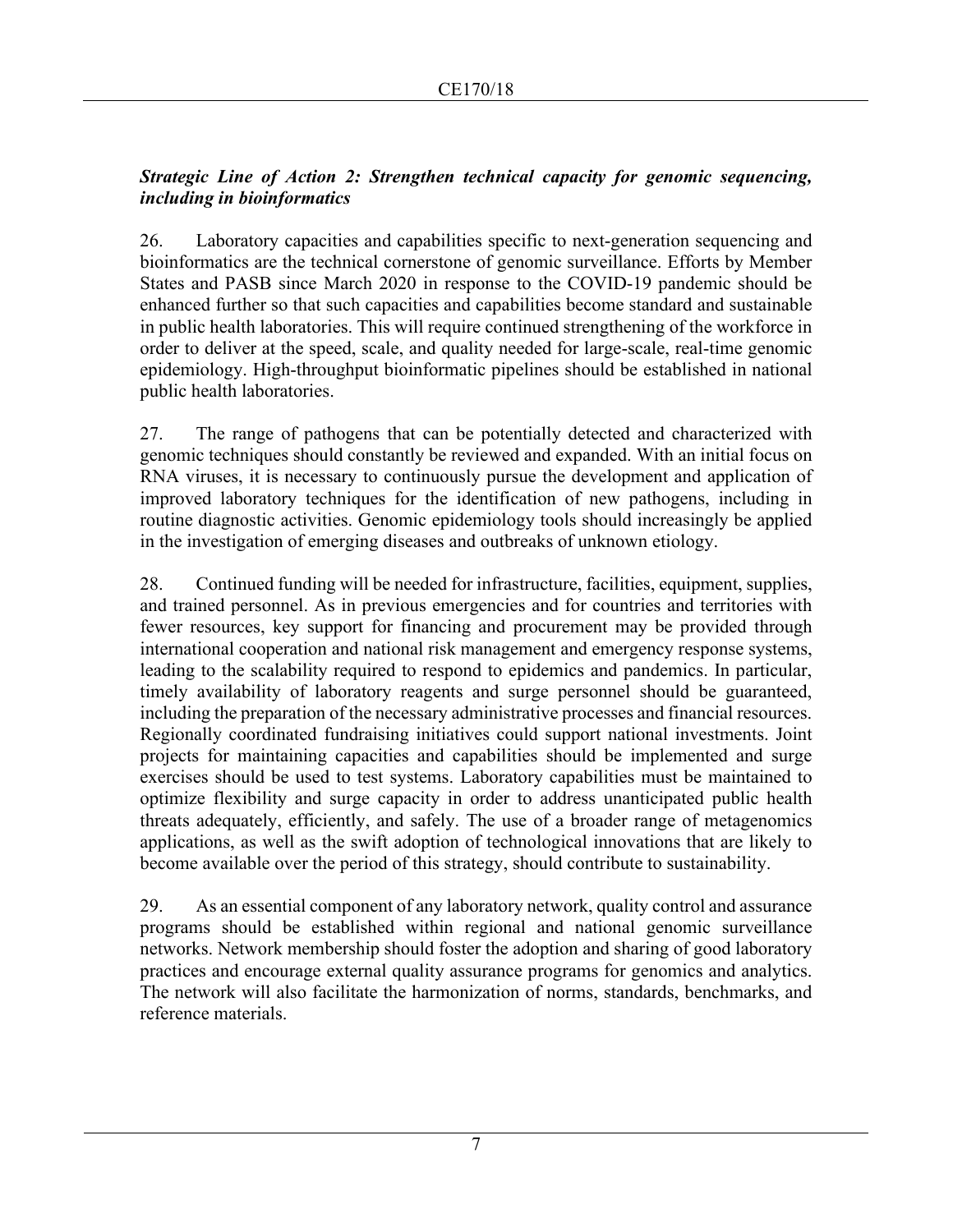### *Strategic Line of Action 3: Strengthen genomic data reporting, including linkages to case data, and its integration with public health systems*

30. Genomic data should be reported in a timely fashion through validated sequence repositories. Dissemination of and training on international access and benefit-sharing agreements should be considered. Metadata on the demographic, epidemiologic, and clinical information of patients from whom specimens were collected should be an integral component of reporting, since this information provides context to genomic data. Such data should be fully leveraged through advanced phylodynamic methods in order to understand the evolution, diversity, transmission patterns, and clinical and epidemiological impact of emerging pathogens while protecting confidentiality according to national and international standards.

31. Communication and integration of information among national public health, animal health, wildlife, and environment health laboratories should be established or strengthened. Best practices in periodic joint analyses should also be defined and applied. In the longer term, sustainable digital infrastructure for pathogen genomics surveillance should be developed and used across health programs.

### *Strategic Line of Action 4: Build capacity and define best practices for the use of genomic data in the response to outbreaks, epidemics, and pandemics, including mechanisms for intersectoral coordination and integration among public health, animal health, and environmental health surveillance teams*

32. The strategy will foster an intersectoral and integrated approach to the diagnosis, prevention, response, and control of emerging and existing pathogens with epidemic and pandemic potential. It should strive to strengthen multidisciplinary and cross-sectoral aspects of existing mechanisms and frameworks related to the human-animal-environment interface. Where needed, multisectoral working groups and coordination committees should be established and strengthened to enhance preparedness and response at the national level. Overall, the activities under this strategic line should lead to the generation of information for decision-making and the development of public policies.

33. In the implementation of the strategy, multisectoral activities should be promoted that include strategic planning, emergency preparedness and response, integrated disease surveillance (including case finding and investigation), and laboratory differential diagnosis. In the public health sector, the different actors on the continuum, from detection in communities and health care facilities to surveillance and laboratory workup, including clinicians, epidemiologists, and laboratory professionals, should be integrated and coordinated to ensure that genomic sampling strategies, specimen collection and handling, and metadata collection are appropriately targeted and performed for the intended and optimal analyses. National public health and veterinary bodies, such as ministries of health, agriculture, and animal services, should support genomic sequencing programs, ensuring sustainability, and appropriate channels of communication. The goals of these programs should respond to key virological and epidemiological questions.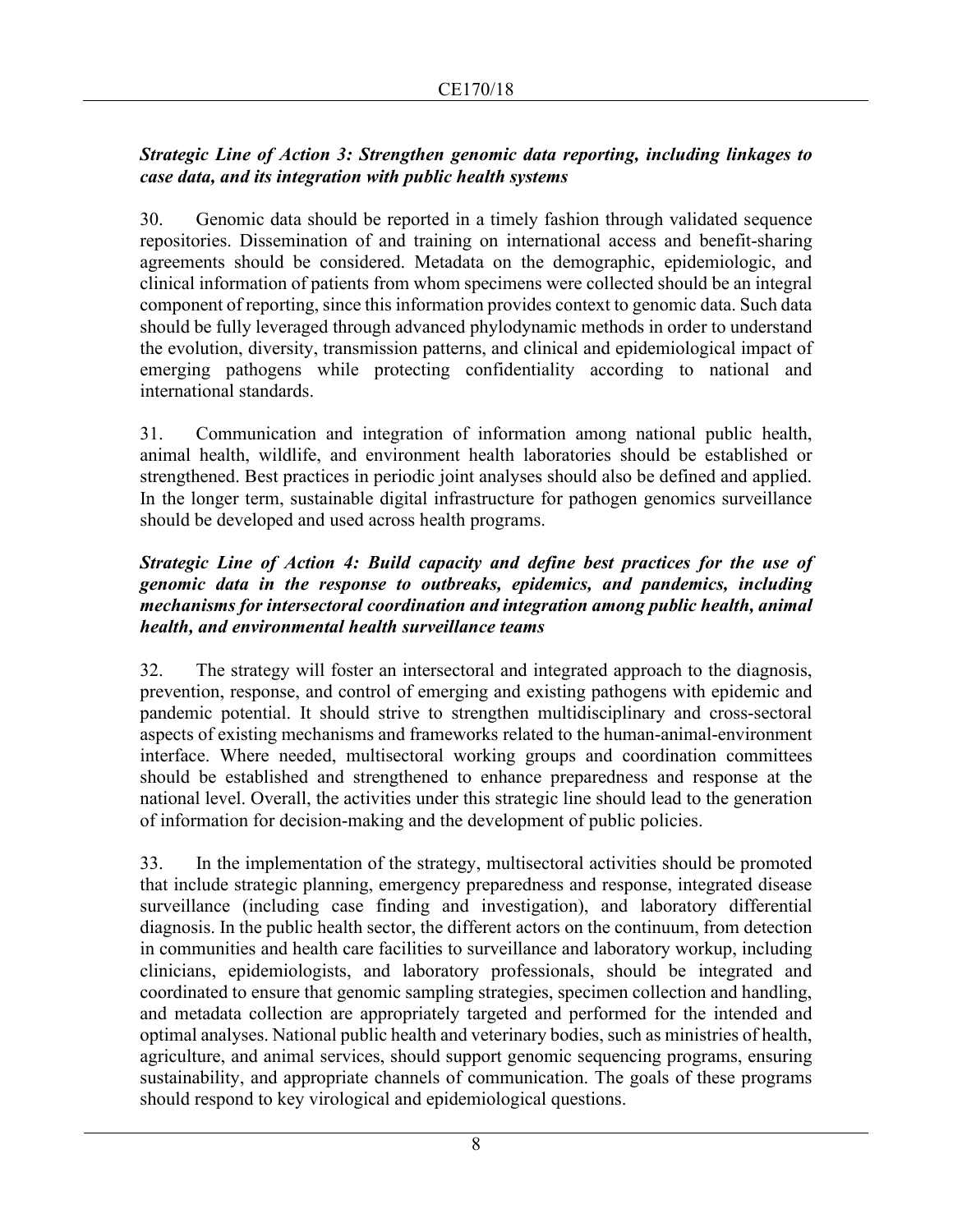34. As part of the strategy, country capacities for case investigation and case finding should be developed and strengthened with the use of genomic surveillance data. Metadata should be standardized, for instance in case report forms, on the basis of surveillance priorities that are predefined and streamlined to scale up data integration. Such standardization should favor the management of acute events that might constitute or lead to public health emergencies. Joint analyses of surveillance data of relevance to the humananimal-environment interface should be institutionalized and carried out frequently.

35. Best practices in the use of genomic surveillance data and the coordination of multiple sectors at the local, national, and regional levels should be collected and shared. These practices should inform continuous improvement in genomic surveillance and maximize its impact and sustainability. Network activities will also facilitate the definition, analysis, and dissemination of best practices.

### **Monitoring and Evaluation**

36. This strategy will contribute to 12 outcomes of the PAHO Strategic Plan 2020-2025, most directly to outcome 24. Its strategic lines of action will be operationalized through the Organization's Program Budget. Performance and outcome indicators of the genomic surveillance systems for COVID-19 and other high-threat pathogens will support the monitoring and evaluation of the strategy's implementation and progress. A mid-term report will be issued in 2026 to evaluate the progress achieved and a final report will be presented to the Governing Bodies of PAHO in 2029, when implementation of the Strategy has concluded.

### **Financial Implications**

37. The total estimated cost of PAHO technical cooperation to implement the complete cycle of this strategy from 2022 to 2028, including personnel and activity costs, is US\$ 25,000,000. Member States will assume financing of their activities, although regionally coordinated fundraising initiatives for the strategy may provide strategic support, especially in the inception phases, depending on specific national gaps and financial needs. Annex B "Report on the Financial and Administrative Implications of the Proposed Resolution for PASB" provides more detailed information.

### **Action by the Executive Committee**

38. The Executive Committee is invited to review the information presented in this document, provide any comments it deems pertinent, and consider approving the proposed resolution presented in Annex A.

Annexes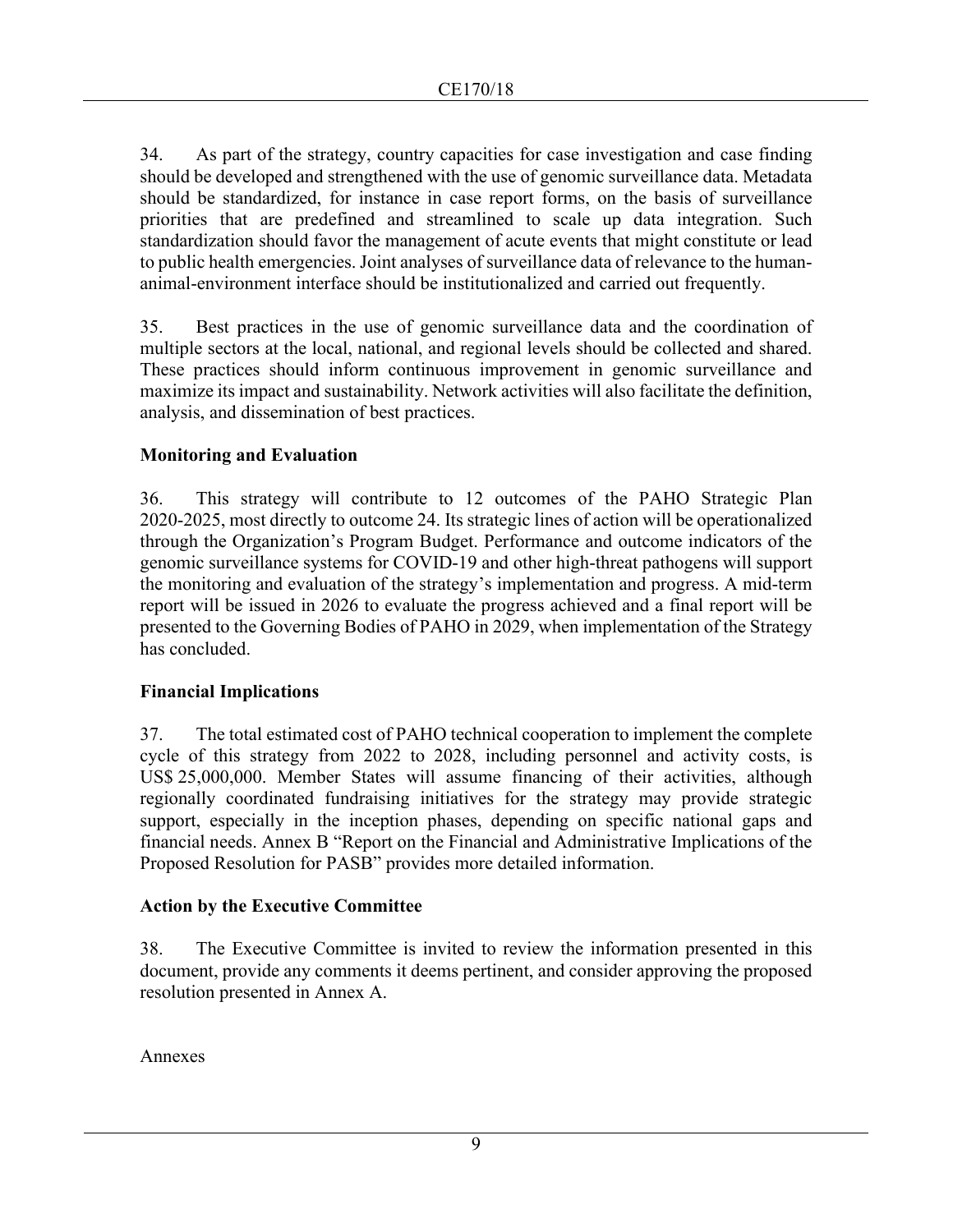## **References**

- 1. World Health Organization. Global genomic surveillance strategy for pathogens with pandemic and epidemic potential 2022-2032 [Internet]. Geneva: World Health Organization; 2022. Available from: [https://www.who.int/publications/i/item/9789240046979.](https://www.who.int/publications/i/item/9789240046979)
- 2. Armstrong GL, MacCannell DR, Taylor J, Carleton HA, Neuhaus EB, Bradbury RS, et al. Pathogen genomics in public health [Internet]. The New England Journal of Medicine 2019;381(26):2569-80. Available from: [https://www.nejm.org/doi/full/10.1056/NEJMsr1813907.](https://www.nejm.org/doi/full/10.1056/NEJMsr1813907)
- 3. World Health Organization. International Health Regulations (2005), Third Edition [Internet]. Geneva: World Health Organization; 2016. Available from: https://www.who.int/publications/i/item/9789241580496.
- 4. World Health Organization. Strengthening WHO preparedness for and response to health emergencies [Internet]. 74th World Health Assembly; 2021 May 28-June 1; Geneva. Geneva: World Health Organization; 2022 (Resolution WHA74.7) [cited 2022 May 16]. Available from: https://apps.who.int/gb/ebwha/pdf\_files/WHA74-REC1/A74\_REC1-en.pdf#page=27.
- 5. World Health Organization. The public health implications of implementation of the Nagoya Protocol [Internet]. 72nd World Health Assembly; 2019 May 28; Geneva. Geneva: World Health Organization; 2019 (Decision WHA72[13]) [cited 2022 May 16]. Available from:

https://apps.who.int/gb/ebwha/pdf\_files/WHA72/A72(13)-en.pdf.

- 6. World Health Organization. The public health implications of implementation of the Nagoya Protocol [Internet]. 148th Session of the Executive Board; 2021 Jan 6; Geneva. Geneva: World Health Organization; 2021 (Document EB148/21) [cited 2022 May 16]. Available from: https://apps.who.int/gb/ebwha/pdf\_files/EB148/B148\_21-en.pdf.
- 7. United Nations Convention on Biological Diversity. Nagoya protocol on access to genetic resources and the fair and equitable sharing of benefits arising from their utilization (ABS) to the Convention on Biological Diversity: Text and annex [Internet]. Montreal: Secretariat of the Convention on Biological Diversity, United Nations Environmental Programme; 2011. Available from: [https://www.cbd.int/abs/doc/protocol/nagoya-protocol-en.pdf.](https://www.cbd.int/abs/doc/protocol/nagoya-protocol-en.pdf)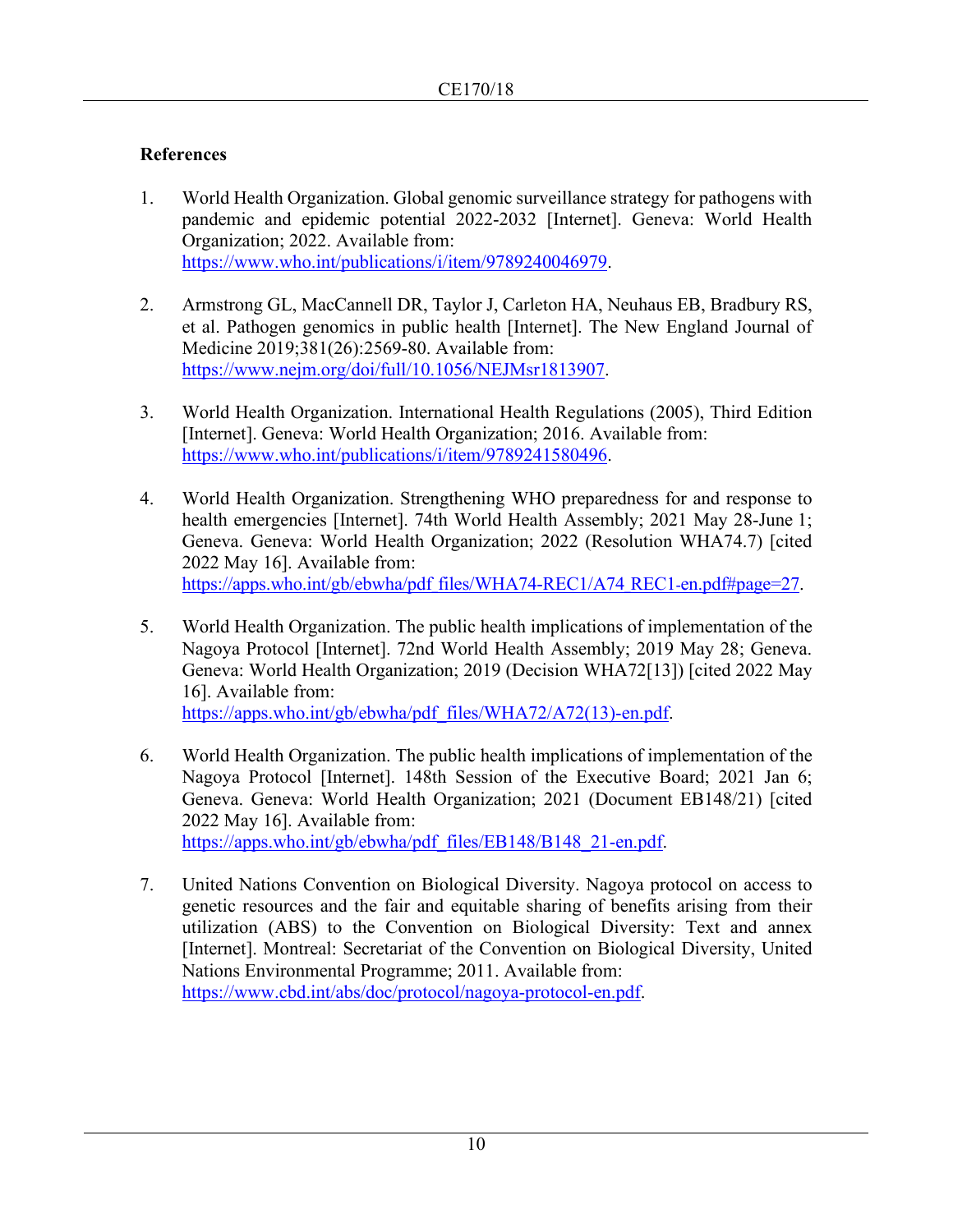- 8. Pan American Health Organization. One Health: A comprehensive approach for addressing health threats at the human-animal-environment interface [Internet]. 59th Directing Council, 72nd Session fo the Regional Committee of WHO for the Americas; 2021 Sep 20-24; Washington, DC. Washington, DC: Pan American Health Organization; 2021 (Resolution CD59.R4) [cited 2022 May 16]. Available from: https://www.paho.org/en/documents/cd599-one-health-comprehensive-approachaddressing-health-threats-human-animal.
- 9. Lemieux JE, Siddle KJ, Shaw BM, Loreth C, Schaffner SF, Gladden-Young A, et al. Phylogenetic analysis of SARS-CoV-2 in Boston highlights the impact of superspreading events [Internet]. Science 2021;371(6529):eabe3261. Available from: [https://www.science.org/doi/10.1126/science.abe3261.](https://www.science.org/doi/10.1126/science.abe3261)
- 10. Smith GJD, Vijaykrishna D, Bahl J, Lycett SJ, Worobey M, Pybus OG, et al. Origins and evolutionary genomics of the 2009 swine-origin H1N1 influenza A epidemic [Internet]. Nature 2009;459(7250):1122-5. Available from: [https://www.nature.com/articles/nature08182.](https://www.nature.com/articles/nature08182)
- 11. Faria NR, Quick J, Claro IM, Theze J, de Jesus JG, Giovanetti M, et al. Establishment and cryptic transmission of Zika virus in Brazil and the Americas [Internet]. Nature 2017;546(7658):406-10. Available from: https://www.nature.com/articles/nature22401.
- 12. Naveca FG, Claro I, Giovanetti M, de J, J. G., Xavier J, Iani FCM, et al. Genomic, epidemiological and digital surveillance of Chikungunya virus in the Brazilian Amazon [Internet]. PLoS Neglected Tropical Diseases 2019;13(3):e0007065. Available from: [https://journals.plos.org/plosntds/article?id=10.1371/journal.pntd.0007065.](https://journals.plos.org/plosntds/article?id=10.1371/journal.pntd.0007065)
- 13. Giovanetti M, de Mendonça MCL, Fonseca V, Mares-Guia MA, Fabri A, Xavier J, et al. Yellow fever virus reemergence and spread in southeast Brazil, 2016-2019 [Internet]. Journal of Virology 2019;94(1):e01623-19. Available from: https://pubmed.ncbi.nlm.nih.gov/31597773.
- 14. Nelson KE. Emerging and new infectious diseases, Ch. 13. In: Nelson KE, Masters Williams C, eds. Infectious disease epidemiology: Theory and practice. 3rd ed. Burlington, MA: Jones & Bartlett Learning; 2014: 329-367.
- 15. Olival KJ, Hosseini PR, Zambrana-Torrelio C, Ross N, Bogich TL, Daszak P. Host and viral traits predict zoonotic spillover from mammals [Internet]. Nature 2017;546(7660):646-50. Available from: [https://www.nature.com/articles/nature22975.](https://www.nature.com/articles/nature22975)
- 16. Loayza Mafayle R, Morales-Betoulle M, Romero C, Cossaboom CM, Whitmer S, Alvarez Aguilera CE, et al. Chapare hemorrhagic fever and virus detection in rodents, Bolivia 2019 [Internet]. The New England Journal of Medicine 2022 [forthcoming].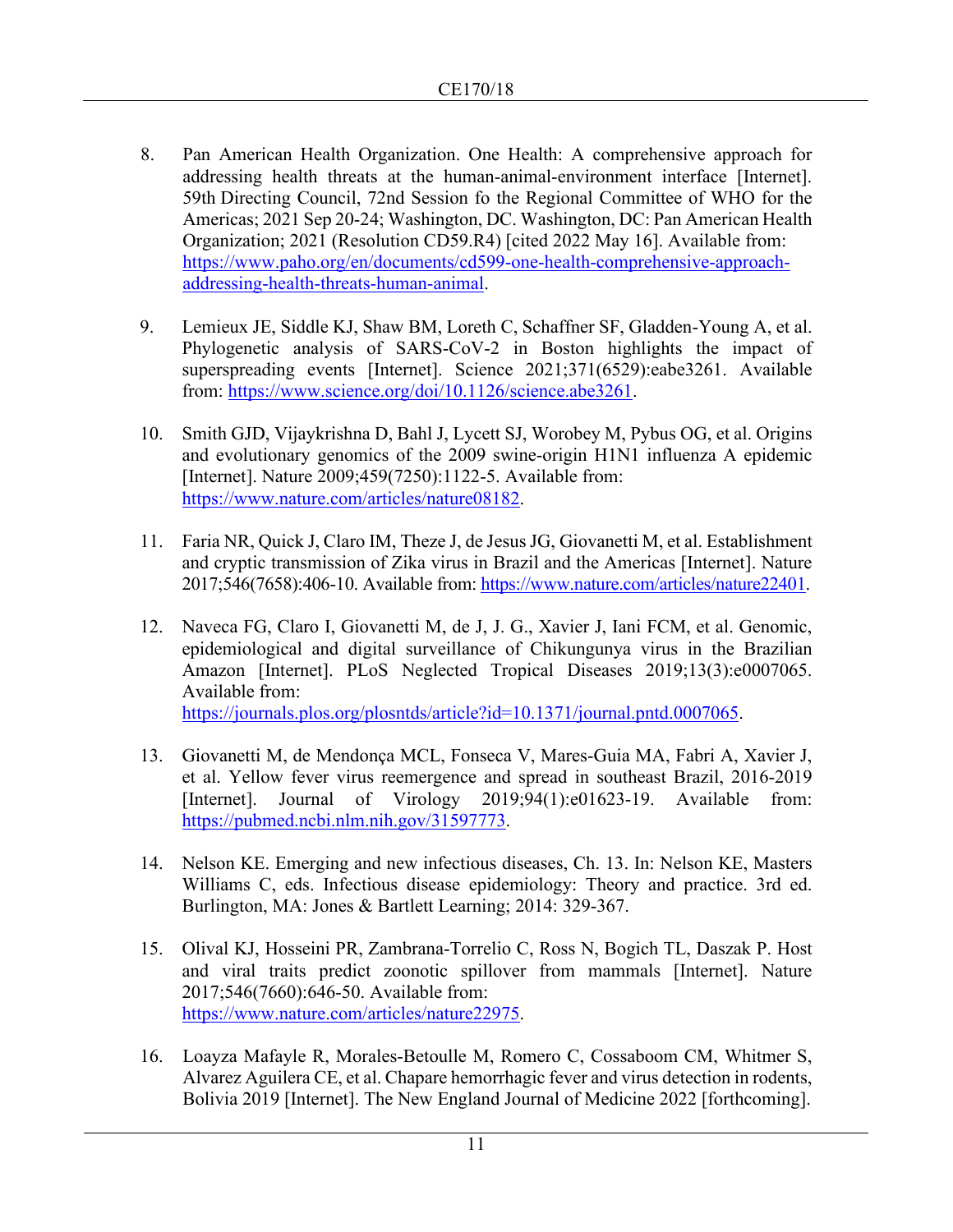- 17. World Health Organization. COVID-19 weekly epidemiological update (edition 91, published 11 May 2022). Geneva: World Health Organization; 2022. Available from: [https://www.who.int/publications/m/item/weekly-epidemiological-update-on-covid-](https://www.who.int/publications/m/item/weekly-epidemiological-update-on-covid-19---11-may-2022)[19---11-may-2022.](https://www.who.int/publications/m/item/weekly-epidemiological-update-on-covid-19---11-may-2022)
- 18. Economic Commission for Latin America and the Caribbean, Pan American Health Organization. The prolongation of the health crisis and its impact on health, the economy and social development [Internet]. Washington, DC: Pan American Health Organization and United Nations; 2021. Available from: [https://iris.paho.org/handle/10665.2/54991.](https://iris.paho.org/handle/10665.2/54991)
- 19. Leite JA, Vicari A, Perez E, Siqueira M, Resende P, Motta FC, et al. Implementation of a COVID-19 genomic surveillance regional network for Latin America and Caribbean region [Internet]. PloS one 2022;17(3):e0252526. Available from: [https://journals.plos.org/plosone/article?id=10.1371/journal.pone.0252526.](https://journals.plos.org/plosone/article?id=10.1371/journal.pone.0252526)
- 20. Pan American Health Organization. COVID-19 genomic surveillance network of the Americas (COVIGEN) [Internet]. Washington, DC: Pan American Health Organization; 2022. Available from: https://www.paho.org/en/topics/influenza-and-other-respiratory-viruses/covid-19 genomic-surveillance-regional-network.
- 21. Vicari AS, Olson D, Vilajeliu A, Andrus JK, Ropero AM, Morens DM, et al. Seasonal influenza prevention and control progress in Latin America and the Caribbean in the context of the Global Influenza Strategy and the COVID-19 pandemic [Internet]. The American Journal of Tropical Medicine and Hygiene 2021;105(1):93-101. Available from: [https://pubmed.ncbi.nlm.nih.gov/33970888.](https://pubmed.ncbi.nlm.nih.gov/33970888)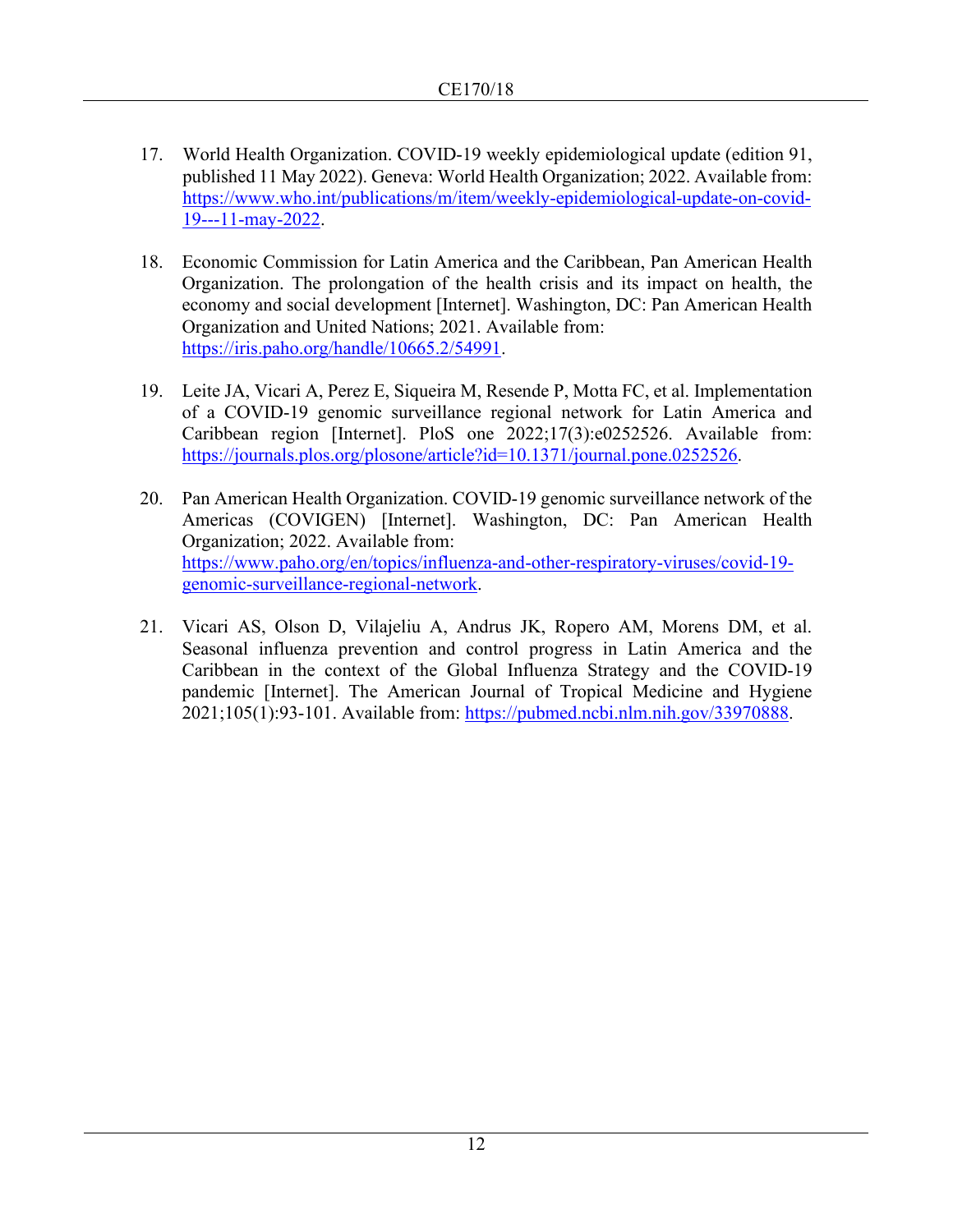



# **170th SESSION OF THE EXECUTIVE COMMITTEE**

*Washington, D.C., USA (hybrid session), 20-24 June 2022*

CE170/18 Annex A Original: English

## *PROPOSED RESOLUTION*

### **STRATEGY ON REGIONAL GENOMIC SURVEILLANCE FOR EPIDEMIC AND PANDEMIC PREPAREDNESS AND RESPONSE**

## *THE 170th SESSION OF THE EXECUTIVE COMMITTEE***,**

(PP) Having reviewed the proposed *Strategy on Regional Genomic Surveillance for Epidemic and Pandemic Preparedness and Response* (Document CE170/18),

## *RESOLVES:*

(OP) To recommend that the 30th Pan American Sanitary Conference adopt a resolution in the following terms:

### **STRATEGY ON REGIONAL GENOMIC SURVEILLANCE FOR EPIDEMIC AND PANDEMIC PREPAREDNESS AND RESPONSE**

### *THE 30th PAN AMERICAN SANITARY CONFERENCE***,**

(PP1) Having reviewed the *Strategy on Regional Genomic Surveillance for Epidemic and Pandemic Preparedness and Response* (Document CSP30/\_\_);

(PP2) Considering the social and economic impact of the COVID-19 pandemic, as well as previous epidemics in the Region of the Americas linked to socioeconomic inequities;

(PP3) Considering that the Region of the Americas is at great risk for the emergence and reemergence of pathogens with epidemic and pandemic potential due its ecological diversity, increased urbanization and other changes in human settlement, and the intense movement of people;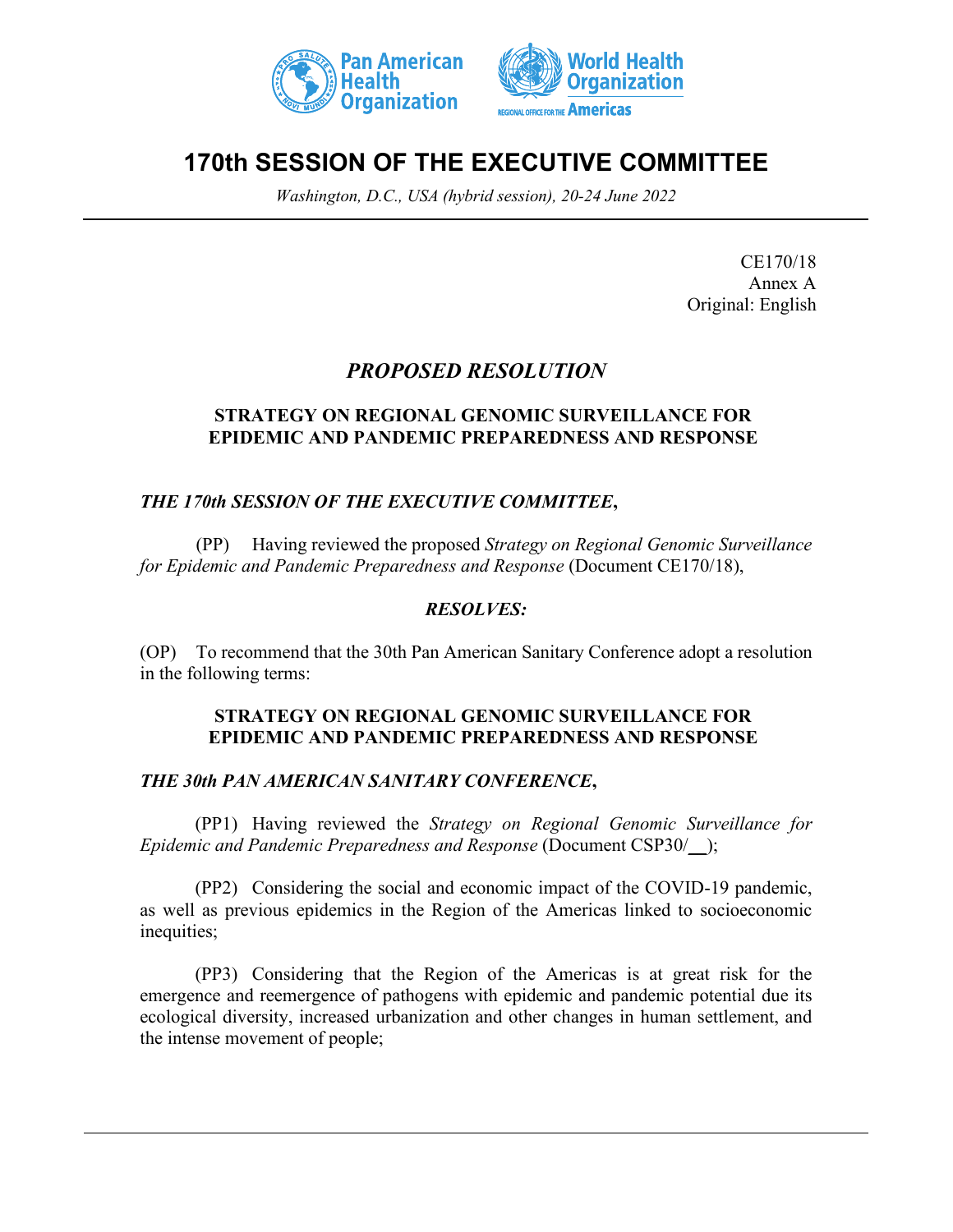(PP4) Recognizing the need for enhanced multidisciplinary and intersectoral approaches in the preparedness and response to pathogens with pandemic and epidemic potential, including at the human-animal-environment interface;

(PP5) Acknowledging the key contribution of genomic surveillance in the response to the COVID-19 pandemic and the role that genomic surveillance will likely play in future health emergencies,

## *RESOLVES:*

(OP)1. To approve the *Strategy on Regional Genomic Surveillance for Epidemic and Pandemic Preparedness and Response* (Document CSP30/\_\_).

(OP)2. To urge all Member States, considering their contexts, needs, vulnerabilities, and priorities, to:

- a) contribute to the expansion and consolidation of a regional genomic surveillance network of public health, animal health, and environmental health laboratories for early detection and monitoring of emerging and existing pathogens of potential public health concern, including at the human-animal-environment interface and, where appropriate, to the establishment of national networks;
- b) strengthen technical capacity for genomic sequencing, including in bioinformatics, and assure its sustainability in periods between outbreaks and epidemics through investment and funding for infrastructures and facilities, equipment, supplies, and personnel;
- c) assure timely reporting of genomic data through validated sequence repositories and their integration with public health systems, including strengthened communication and integration of information among national public, animal, wildlife, and environmental health laboratories;
- d) build capacities and participate in the definition of regional best practices for the use of genomic data in response to outbreaks, epidemics, and pandemics, including mechanisms for intersectoral coordination and integration among public, animal, and environmental health surveillance teams.
- (OP)3. To request the Director to:
- a) provide technical cooperation to Member States to strengthen technical and managerial capacities that contribute to implementation of the strategy and achievement of its lines of action;
- b) propose governance modalities for a regional genomic surveillance network for epidemic and pandemic preparedness and response, including the role of the Pan American Sanitary Bureau as its secretariat;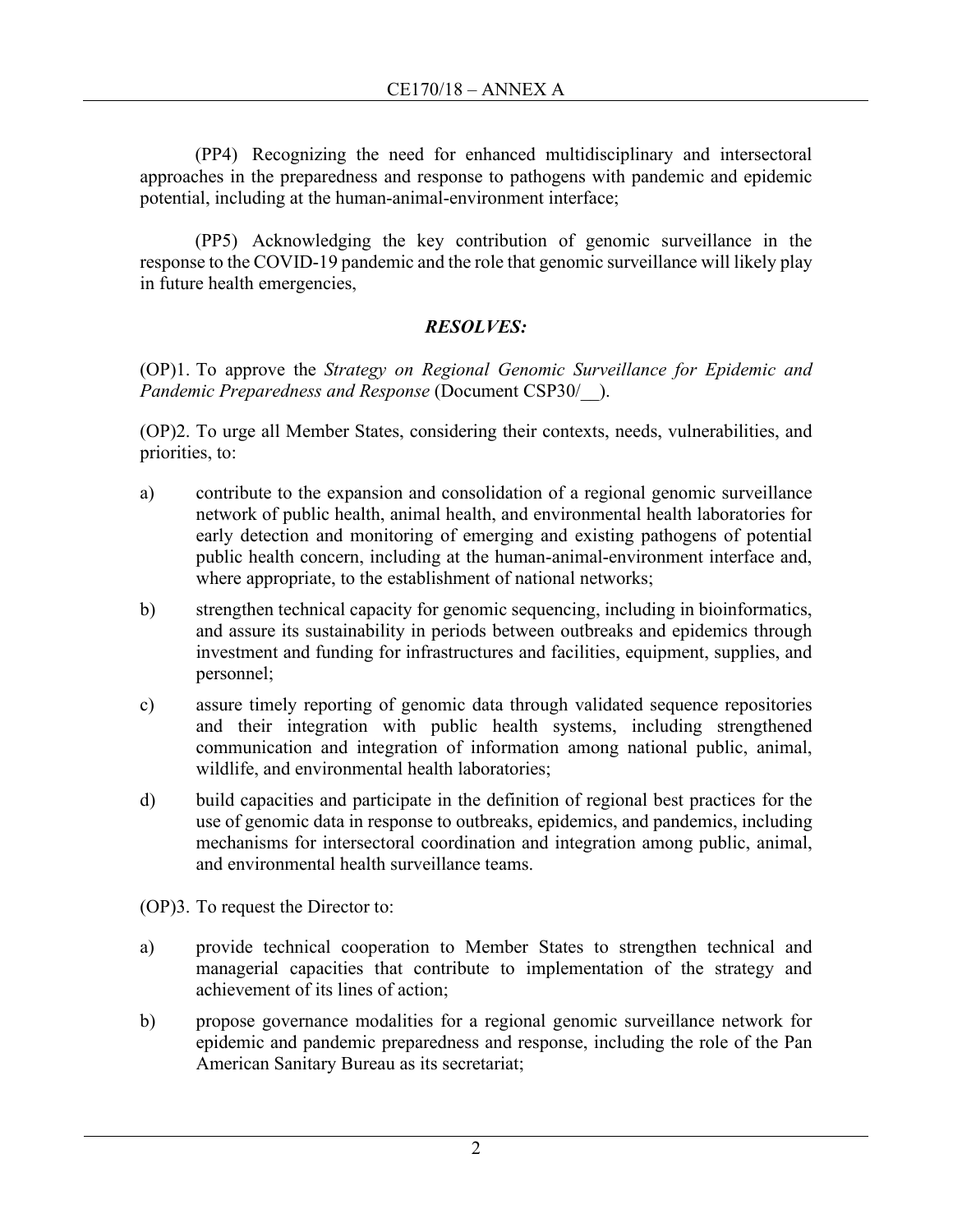- c) support the planning, establishment, and strengthening of supply chains for equipment, reagents, and other laboratories products during interepidemic periods, including strategic procurement and distribution of supplies during the initial phases of the strategy and during health emergencies;
- d) urge the international donor community to increase its financial assistance to strengthen country programs for health emergency prevention, mitigation, and preparedness, thus increasing the health sector's resilience;
- e) report periodically to the Governing Bodies of the Pan American Health Organization on the progress made and challenges faced in the implementation of this strategy, with a mid-term report in 2026 and a final report in 2029.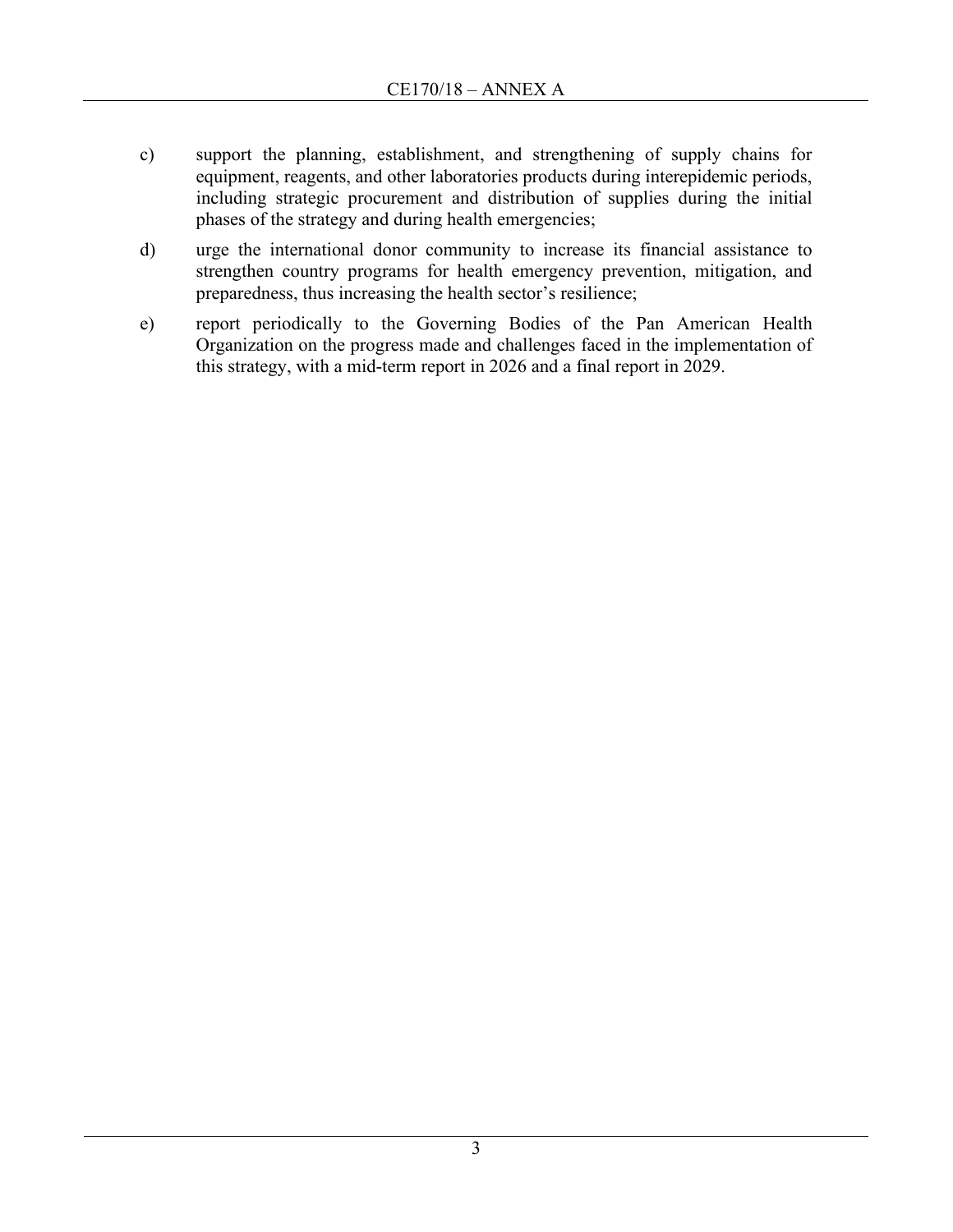



CE170/18 Annex B

## **Report on the Financial and Administrative Implications of the Proposed Resolution for PASB**

- **1. Agenda item:** 4.7 Strategy on Regional Genomic Surveillance for Epidemic and Pandemic Preparedness and Response
- **2. Linkage to [Program Budget of the Pan American Health Organization 2022-2023:](https://www.paho.org/en/documents/cd59od363-program-budget-pan-american-health-organization-2022-2023)**

*Outcome 4:* Increased response capacity of integrated health services networks (IHSNs) for prevention, surveillance, early detection and treatment, and care of communicable diseases, including vaccine-preventable diseases

*Outcome 8:* Increased equitable access to essential medicines, vaccines, and other health technologies that are safe, affordable, clinically effective, cost-effective, and quality-assured, and rational use of medicines, with strengthened regulatory systems that contribute to achieving universal access to health and universal health coverage

*Outcome 9:* Strengthened stewardship and governance by national health authorities, enabling them to lead health systems transformation and implement the essential public health functions for universal health

*Outcome 12:* Risk factors for communicable diseases reduced by addressing the determinants of health through intersectoral action

*Outcome 17:* Health systems strengthened to achieve or maintain the elimination of transmission of targeted diseases

*Outcome 18:* Increased capacity of health actors to address social and environmental determinants of health with an intersectoral focus, prioritizing groups in conditions of vulnerability

*Outcome 20:* Integrated information systems for health developed and implemented with strengthened capacities in Member States and the Pan American Sanitary Bureau

*Outcome 21:* Increased capacity of Member States and the Pan American Sanitary Bureau to generate, analyze, and disseminate health evidence and translate knowledge for decision making at national and subnational levels

*Outcome 22:* Strengthened research and innovation to generate solutions and evidence to improve health and reduce health inequalities

*Outcome 23:* Strengthened country capacity for all-hazards health emergency and disaster risk management for a disaster-resilient health sector

*Outcome 24:* Countries' capacities strengthened to prevent and control epidemics and pandemics caused by high-impact and/or high-consequence pathogens

*Outcome 25:* Rapid detection, assessment, and response to health emergencies

*Outcome 27:* Strengthened PASB leadership, governance, and advocacy for health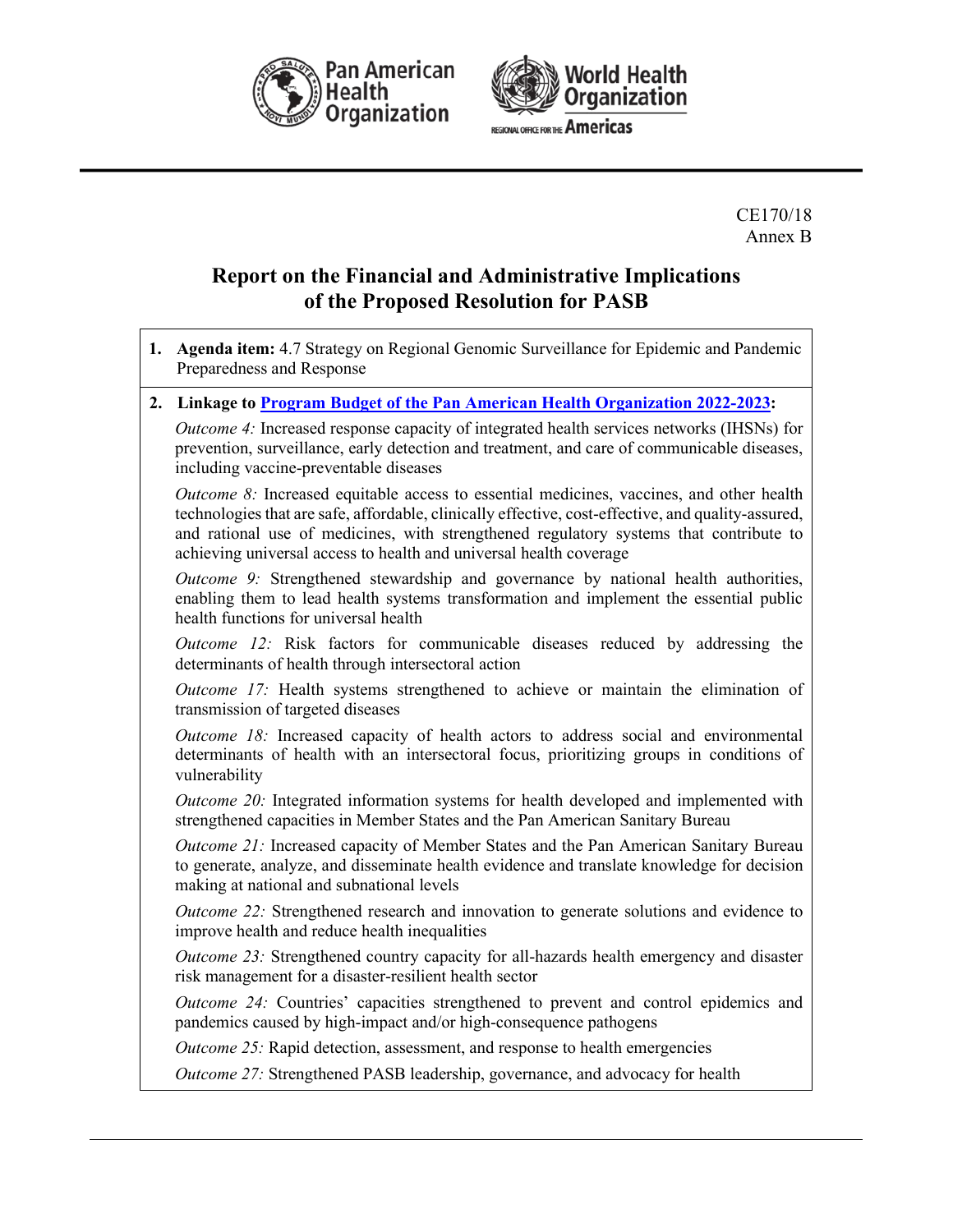- **3. Financial implications:**
	- **a) Total estimated cost for implementation over the lifecycle of the resolution (including staff and activities):**

| <b>Areas</b>                  | <b>Estimated cost</b><br>(in US\$) |
|-------------------------------|------------------------------------|
| Human resources               | 2,610,000                          |
| Training                      | 975,000                            |
| Consultants/service contracts | 1,323,000                          |
| Travel and meetings           | 1,284,000                          |
| Publications                  | 42,000                             |
| Supplies and other expenses   | 18,766,000                         |
| <b>Total</b>                  | 25,000,000                         |

This estimated cost does not include Member States' infrastructures and most personnel costs for implementation at national- and subnational levels, which will vary from country to country. However, all supplies cost, which include sequencing equipment, enzymes, reagents and other lab supplies are directly for Member States. Also, training, consultants/service contracts, meetings and all supplies will be implemented jointly with Member States. It is anticipated that over 90% of the total cost can be financed through voluntary contributions by Member States or grants from philanthropic institutions.

#### **b) Estimated cost for the 2022-2023 biennium (including staff and activities):**

The estimated cost for the biennium is approximately US\$ 14,550,000. This amount includes existing voluntary contributions from the U.S. Government as well as grants from philanthropic institutions that are being finalized. It is estimated that two existing staff (P-4/5) will contribute 25% of their time to the implementation of the Strategy in the biennium and that a new, fulltime technical advisor position (P-4) will be needed.

### **c) Of the estimated cost noted in** *b),* **what can be subsumed under existing programmed activities?**

Approximately US\$ 185,000, representing existing staff time contribution, will be covered with PAHO regular funds.

#### **4. Administrative implications:**

- **a) Indicate the levels of the Organization at which the work will be undertaken:** The work will be carried out at the country, subregional, and regional levels.
- **b) Additional staffing requirements (indicate additional required staff full-time equivalents, noting necessary skills profile):** A technical advisor position (P-4) will need to supplement existing staff of the PHE Infectious Hazard Management's Unit. This professional should have a doctoral degree in virology and experience/expertise in genomic sequencing and bioinformatics.
- **c) Time frames (indicate broad time frames for the implementation and evaluation):**

The Strategy on Genomic Surveillance is linked to the 2030 Agenda for Sustainable Development and the Sustainable Health Agenda for the Americas 2018–2030, and its implementation is proposed to cover the period 2022–2028.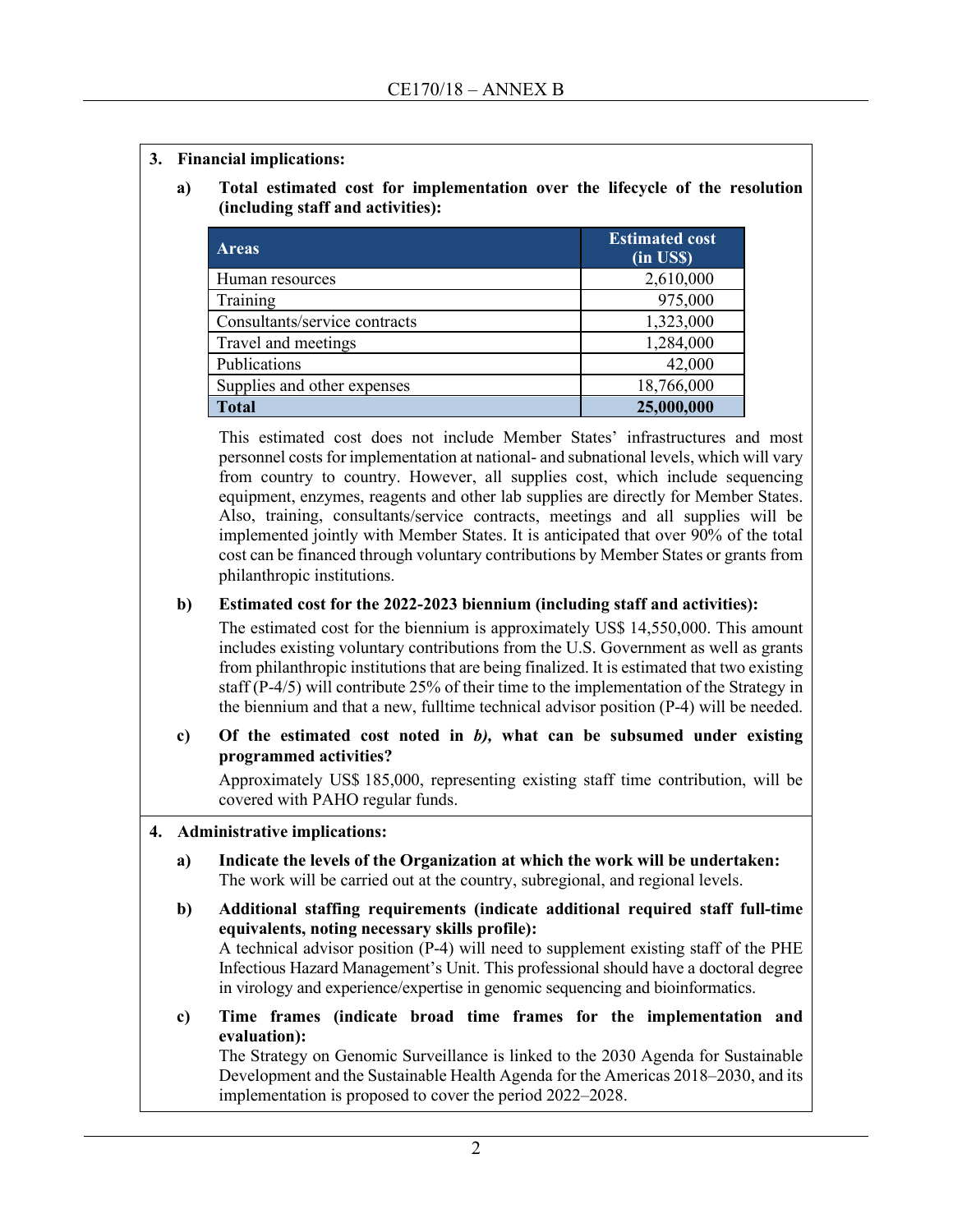



CE170/18 Annex C

### **Analytical Form to Link Agenda Item with Organizational Mandates**

**1. Agenda item:** 4.7 Strategy on Regional Genomic Surveillance for Epidemic and Pandemic Preparedness and Response **2. Responsible units:** • Health Emergencies (PHE): Infectious Hazard Management (PHE/IHM) • Communicable Diseases and Environmental Determinants of Health (CDE): Pan American Center for Foot-and-Mouth Disease (CDE/AFT) **3. Preparing officer(s):** Dr. Ciro Ugarte, Dr. Sylvain Aldighieri, Dr. Ottorino Cosivi, Dr. Andrea Vicari, Dr. Jairo Mendez, Dr. Maristela Pituco, Dr. Juliana Leite, Dr. Lionel Gresh. **4. Link between Agenda item and the [Sustainable Health Agenda for the Americas 2018-2030:](http://new.paho.org/hq/index.php?option=com_docman&task=doc_download&gid=41946&Itemid=270&lang=en)** *Goal 1:* Expand equitable access to comprehensive, integrated, quality, people-, family-, and community-centered health services, with an emphasis on health promotion and illness prevention. *Goal 2:* Strengthen stewardship and governance of the national health authority, while promoting social participation. *Goal 3:* Strengthen the management and development of human resources for health (HRH) with skills that facilitate a comprehensive approach to health. *Goal 5:* Ensure access to essential medicines and vaccines, and to other priority health technologies, according to available scientific evidence and the national context. *Goal 6:* Strengthen information systems for health to support the development of evidence-based policies and decision-making. *Goal 7:* Develop capacity for the generation, transfer, and use of evidence and knowledge in health, promoting research, innovation, and the use of technology. *Goal 8:* Strengthen national and regional capacities to prepare for, prevent, detect, monitor and respond to disease outbreaks and emergencies and disasters that affect the health of the population. *Goal 10:* Reduce the burden of communicable diseases and eliminate neglected diseases. *Goal 11:* Reduce inequality and inequity in health through intersectoral, multisectoral, regional, and subregional approaches to the social and environmental determinants of health. **5. Link between Agenda item and the [Strategic Plan of the Pan American Health Organization](https://www.paho.org/hq/index.php?option=com_docman&view=document&alias=50290-cd57-od359-e-strategic-plan-paho&category_slug=cd57-en&Itemid=270&lang=en)  [2020-2025:](https://www.paho.org/hq/index.php?option=com_docman&view=document&alias=50290-cd57-od359-e-strategic-plan-paho&category_slug=cd57-en&Itemid=270&lang=en)**  As stated in Annex B, this policy will contribute to achieving Outcomes 4, 8, 9, 12, 17, 18, 20, 21, 22, 23, 24, 25, and 27 of the PAHO Strategic Plan 2020–2025.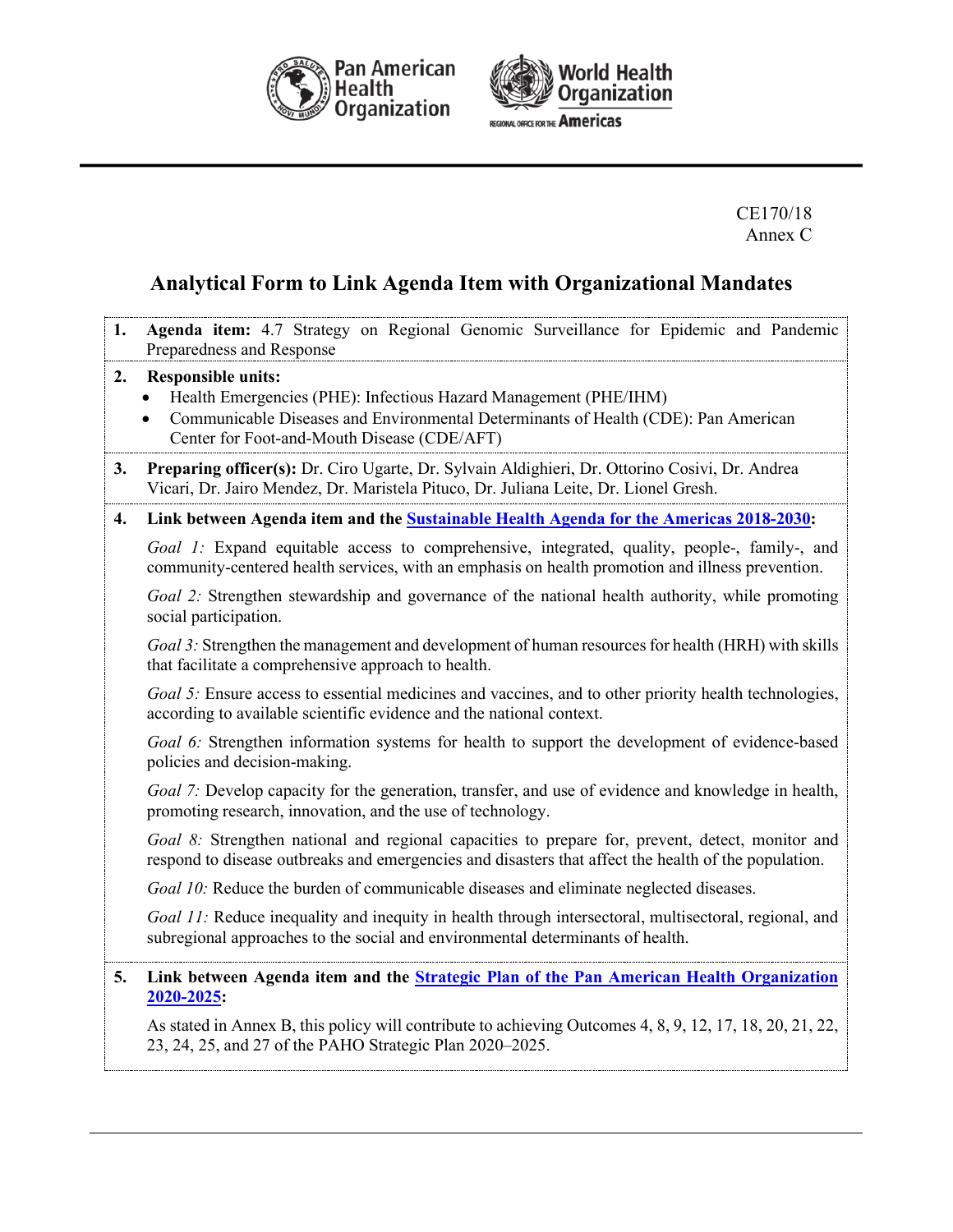### **6. List of collaborating centers and national institutions linked to this Agenda item:**

The implementation of this Strategy will require multisectoral, inter-country, and inter-programmatic cooperation and collaboration, as well as the strengthening of alliances with partners at all levels.

These partners include:

- Ministries and national government agencies, particularly on public health, animal health, wildlife and environment.
- The national laboratories that participate in the COVID-19 Genomic Surveillance Network of the Americas (COVIGEN), included the eight regional reference sequencing laboratories: Fundação Oswaldo Cruz (FIOCRUZ), Brazil; Instituto Nacional de Salud Pública (INSP), Chile; Instituto Nacional de Salud (INS), Colombia (INS); Instituto Costarricense de Investigación y Enseñanza en Nutrición y Salud (INCIENSA), Costa Rica; Instituto de Diagnóstico y Referencia Epidemiológicos (InDRE), Mexico; Instituto Conmemorativo Gorgas de Estudios de la Salud (ICGES), Panama; University of the West Indies (UWI), Trinidad and Tobago; Centers for Disease Control and Prevention (CDC), United States of Americas (USA).
- PAHO/WHO Collaborating Centers, including but not limited to the following: WHO Collaborating Centre for Reference and Research of Arbovirus and Hemorrhagic Fevers Virosis, Instituto Nacional de Enfermedades Virales Humanas "Dr. Julio I. Maiztegui", Pergamino, Argentina; WHO Collaborating Centre for Emerging and Re-emerging Arboviruses and other Emerging Zoonotic Viruses, Instituto Evandro Chagas, Ministério da Saúde, Ananindeua, Brazil; WHO Collaborating Centre for Arboviruses, InDRE, Mexico; WHO Collaborating Centre for Studies on the Ecology of Influenza in Animals, St. Jude Children's Research Hospital, University of Tennessee, Memphis, USA; WHO Collaborating Centre for Surveillance, Epidemiology and Control of Influenza, CDC, Atlanta, USA; WHO Collaborating Centre for Viral Hemorrhagic Fevers, CDC, Atlanta, USA; WHO Collaborating Centre for Surveillance, Epidemiology and Control of Foodborne Diseases and Enteric, Fungal Pathogens, CDC, USA; WHO Collaborating Centre for Arthropod-Borne Viruses Reference and Research, CDC, Fort Collins, USA.
- Institut Pasteur de la Guyane, French Guiana
- Food and Agriculture Organization of the United Nations (FAO)
- World Organisation for Animal Health (OIE)
- Inter-American Institute for Cooperation on Agriculture (IICA)
- International Regional Organization for Plant and Animal Health (OIRSA)

### **7. Best practices in this area and examples from countries within the Region of the Americas:**

- COVID-19 Genomic Surveillance Network of the Americas (COVIGEN) <https://www.paho.org/en/topics/influenza/covid-19-genomic-surveillance-regional-network>
- Argentina, Proyecto PAIS,<http://pais.qb.fcen.uba.ar/>
- Brazil, Fiocruz Genomic Network,<http://www.genomahcov.fiocruz.br/>
- Colombia, Red nacional de laboratorios secuenciación genómica, <https://www.ins.gov.co/Noticias/Paginas/coronavirus-genoma.aspx>
- United States Centers for Disease Control and Prevention, Advanced Molecular Detection, <https://www.cdc.gov/amd/>
- United States of America, SARS-CoV-2 Sequencing for Public Health Emergency Response, Epidemiology and Surveillance (SPHERES) consortium, <https://www.cdc.gov/coronavirus/2019-ncov/variants/spheres.html>